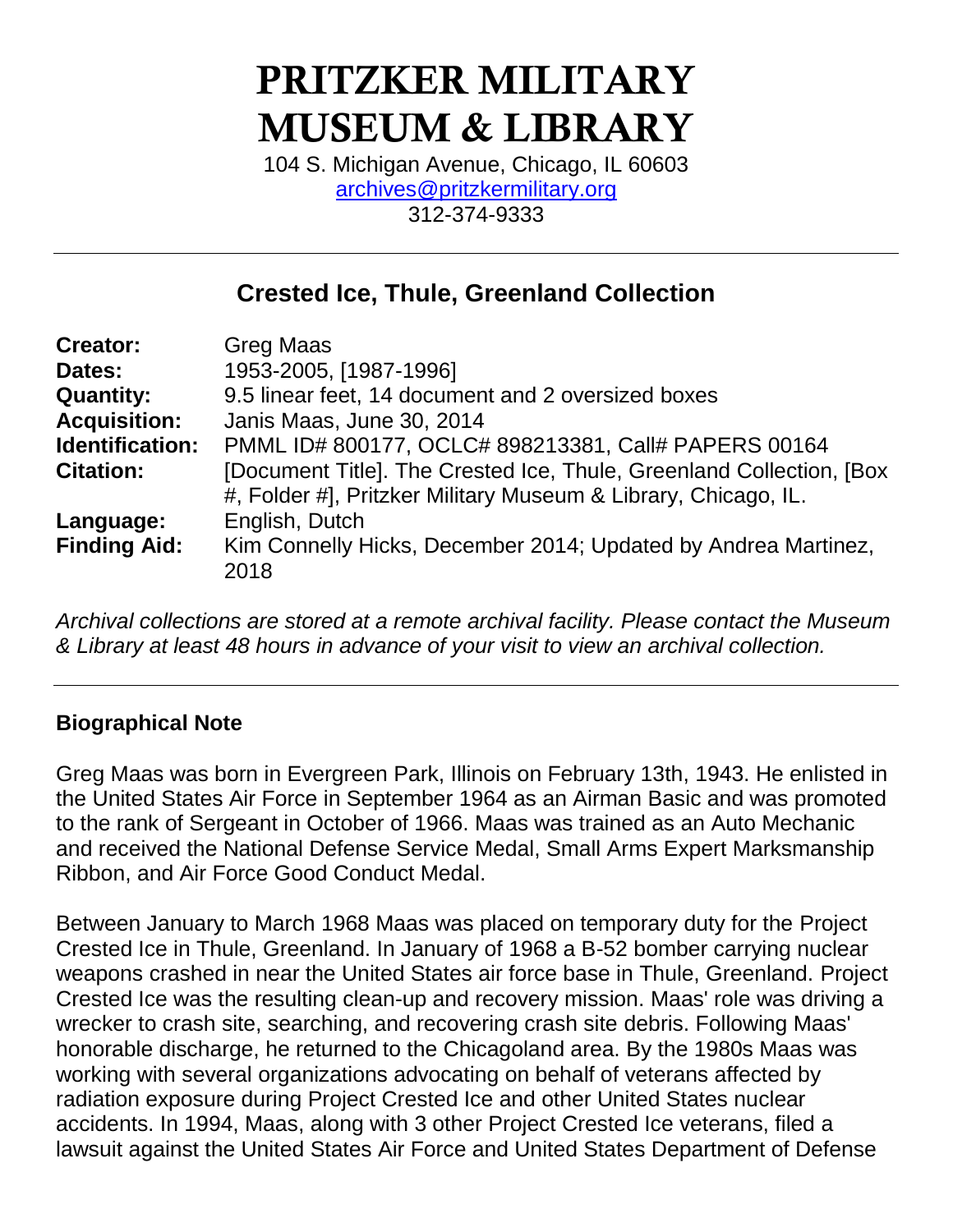claiming neglect by both and demanding compensation through the Veterans Affairs department. Greg Maas died in 2010 from complications stemming from the radiation exposure.

## **Scope and Content of the Collection**

The Crested Ice, Thule, Greenland Collection consists of government documents, research, correspondence, and records from Greg Maas' advocacy for veterans affected by radiation exposure during the Project Crested Ice. Research materials include publications on radiation exposure, manuals, newspaper articles, legal briefs, and Veteran Affairs claims.

## **Arrangement**

The collection arrived in some original order. The original order was maintained where possible; however the majority of the collection was arranged by the PMML staff. The collection consists of ten series:

## **Series One: United States Government Released Documents, 1953-1994, n.d.**

These records include copies of documents released under a Freedom of Information Act request by the United States Air Force and the Department of Energy pertaining to the Crested Ice Project conducted in Thule, Greenland. These records focus on medical and daily activity reports, as well as military orders. Additionally, this series contains copies of government reports on the effects of nuclear radiation. The series also contains the document copies obtained by Vernon Sousa, a contact of Gregory Maas.

## **Series Two: Greg Maas, 1968-2005, n.d.**

These records consist of forms and correspondence related to Greg Maas' Veterans Affair Claim, military service, and Freedom of Information Act request. This series also includes personal papers of Greg Maas, including correspondence with Germany television station SAT 1.

## **Series Three : Gregory Maas, et al vs. United States Air Force and United States Department of Defense, 1987-2001, n.d.**

The documents contained in this series pertain to the lawsuit filed by Gregory Maas and other veterans who participated in the Crested Ice Project of Thule, Greenland. The series contains Subseries 3.1 and Subseries 3.2. Subseries 3.1: Research Materials and Correspondence consists of research documents, trial briefs, correspondence, and photographs. Subseries 3.2: Medical Records consists of military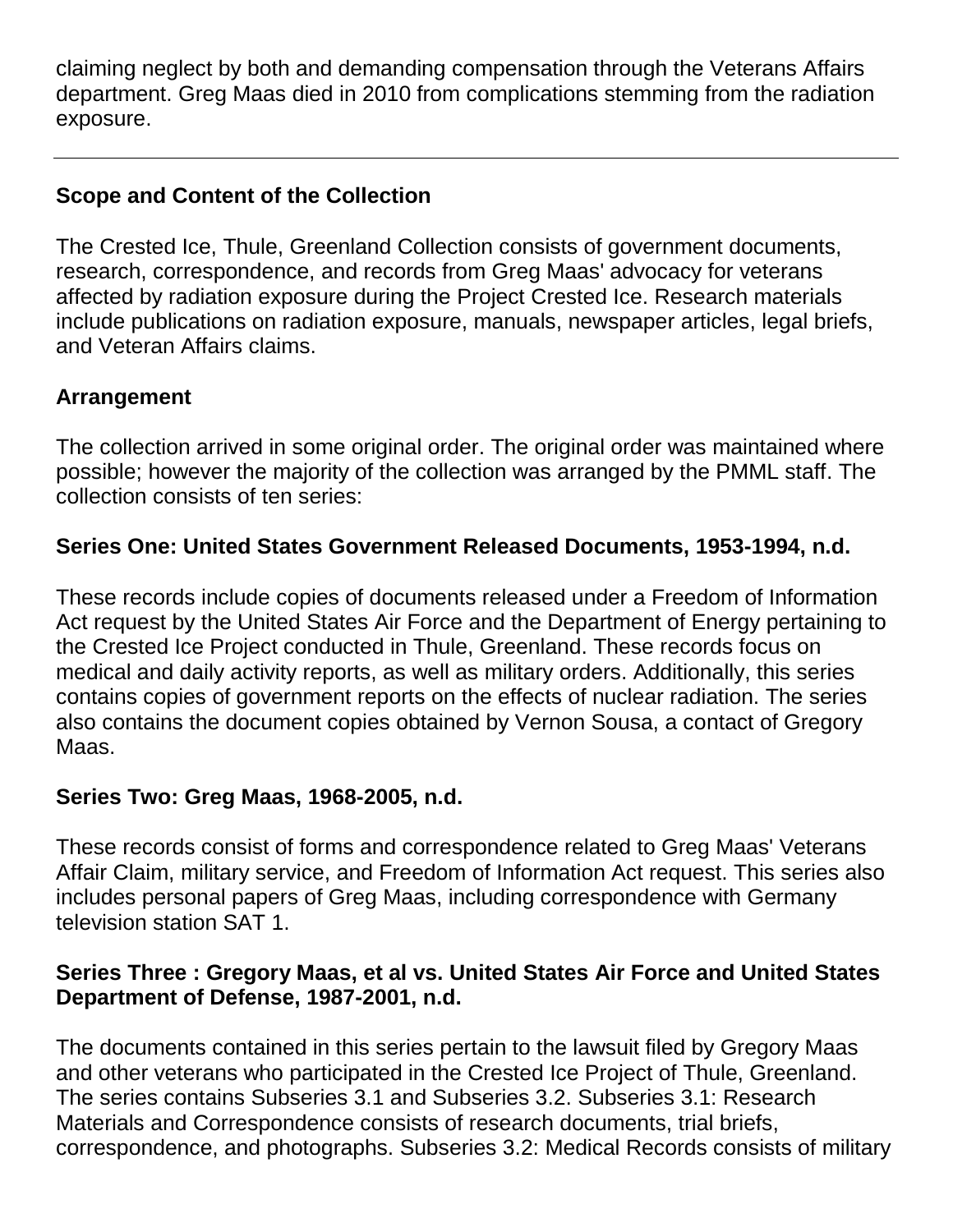and civilian medical records for Gregory Maas. There are documents restricted from this series.

## **Series Four: National Association of Atomic Veterans (NAAV), 1993-2002, n.d.**

The items in the National Association of Atomic Veterans series pertain to Greg Maas' affiliation as a member of the NAAV. The series contains newsletters, correspondence between Greg Maas and NAAV, correspondence from veterans to NAAV, collected reports, and organizational information. Additionally, the series contains correspondence and information regarding a relationship with the American Legion.

## **Series Five: International Crested Ice Coalition, 1963-1998, n.d.**

This series contains documents related to the relationship between Greg Maas and the International Crested Ice Coalition. The series consists of Subseries 5.1 and Subseries 5.2. Subseries 5.1: Correspondence, Newsletters, Notes, and Collected Materials pertain to Greg Maas' efforts to contact other Crested Ice veterans and advocate for medical benefits on behalf of these veterans. Subseries 5.2: Sally Schnell contains correspondence and documents forwarded to Greg Maas regarding the trial Aaskov et al v. Aldridge et al. These letters and documents were sent to Greg Maas by Sally Schnell, a Dutch citizen and widow of a Dutch veteran stationed in Thule, Greenland.

## **Series Six: Correspondence and Forwarded Information, 1977-1997, n.d.**

The items in the Correspondence and Forwarded Information series consist of correspondence between Greg Maas and government representatives, veteran advocates, veterans, and nuclear accountability advocates. The series also contains documents regarding radiation exposure collected by correspondents and sent to Greg Maas.

## **Series Seven: Printed Materials, 1968-1999, n.d.**

This series contains published materials including excerpts from books, manuals, English and Dutch newspaper articles, directories, and reports. The content of the material touches on radiological research, nuclear worker training and safety, the B-52 crash, and veteran advocacy in the years following the B-52 crash.

## **Series Eight: Miscellaneous, n.d.**

These documents include a flight map over Canada to the B-52 crash site, list of military abbreviation, a collection of Thule, Greenland postcards, and personal papers of Greg Maas.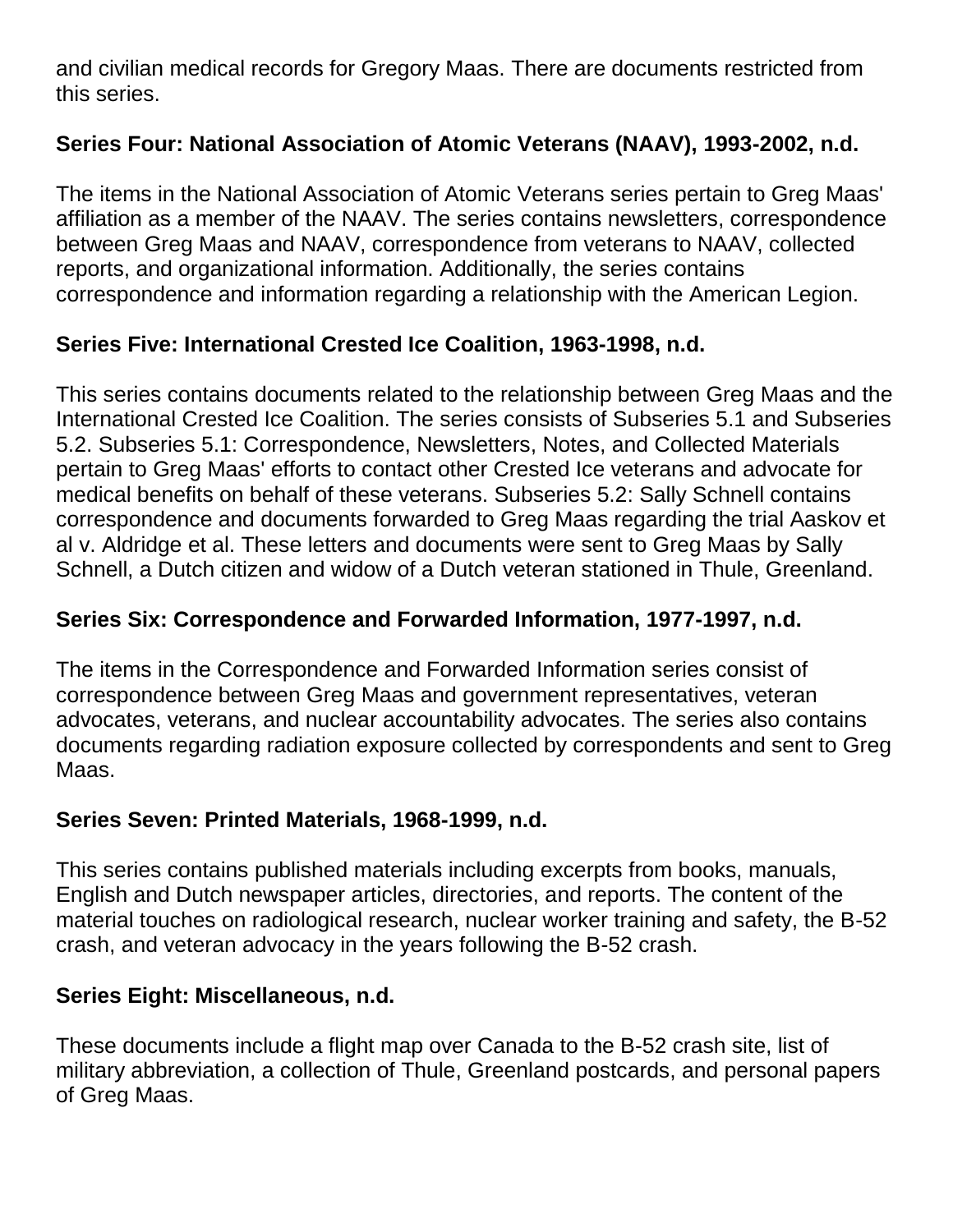#### **Series Nine: Oversized Boxes, 1968-2000, n.d.**

The majority of the materials contained in this series are newspaper articles and copies of newspapers articles. The bulks of these articles are by American journalists, yet contain several Dutch publications. The series also contains government publications and editorial cartoons.

#### **Series Ten: Restricted Materials, n.d.**

#### **Rights**

Copyrights held by Janis Maas were transferred to the Pritzker Military Museum & Library. All other rights are held by the author or publisher. Users assume responsibility for following copyright laws as established by US Code Title 17.

#### **Restricted Items**

Restricted item in this collection consist of veterans' personal information and medical records. Items will be restricted until 2075.

#### **Separations**

| <b>Item ID</b> | Call<br><b>Number</b> | <b>Description</b>                            | Location |
|----------------|-----------------------|-----------------------------------------------|----------|
|                |                       | National Association of Atomic Veterans Pin   |          |
|                |                       | National Association of Atomic Veterans Patch |          |
|                |                       | National Association of Atomic Veterans Patch |          |

## **Key Subjects**

This collection is indexed under the following headings in the Library's online catalog. Researchers interested in materials about related topics, persons, or places should search the catalog using these subject headings.

#### **Names**

Brown, Jesse Durbin, Richard (Dick) Gofman, Dr. John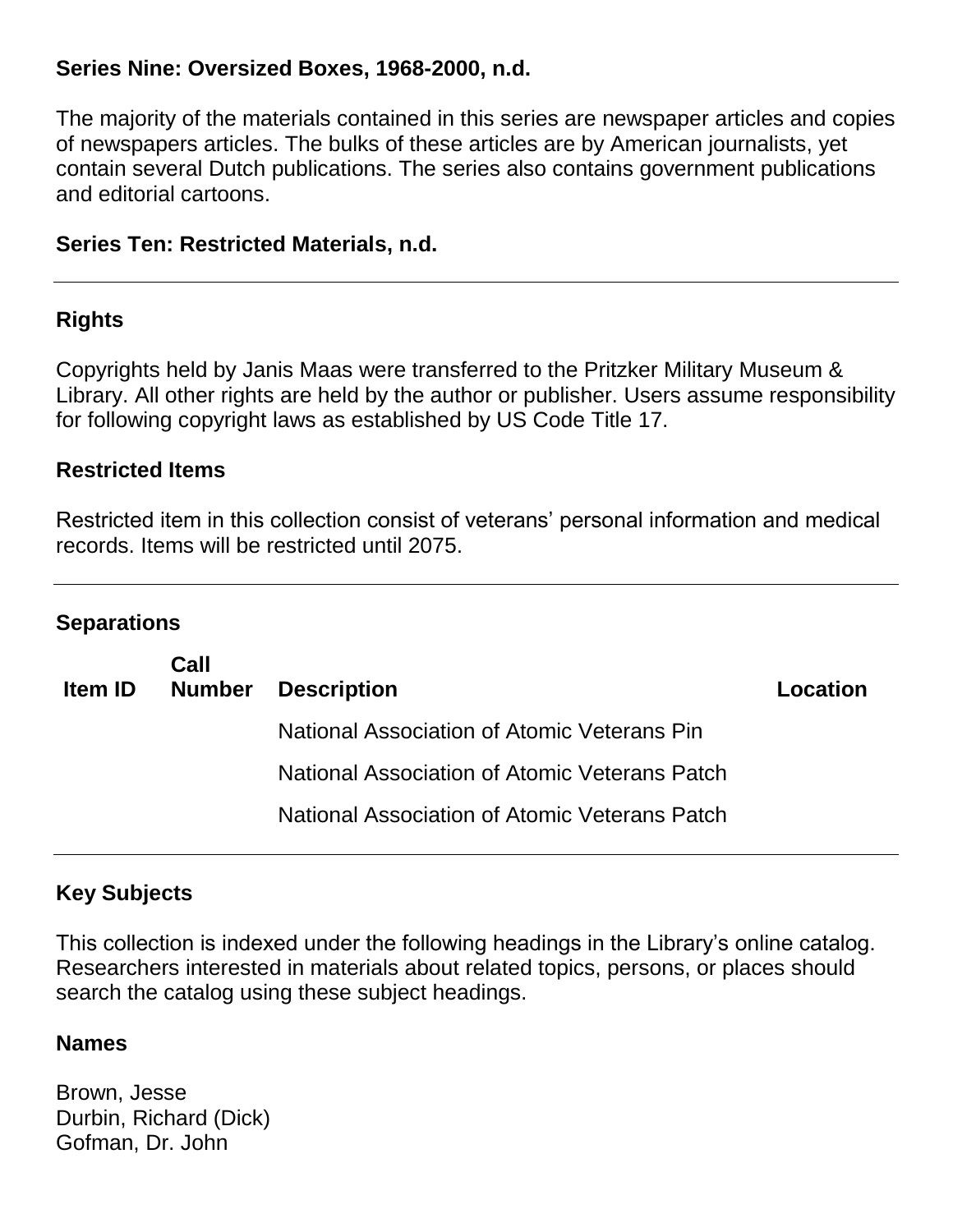Moseley-Bruan, Carol O'Leary, Hazel

#### **Subjects**

B-52 bomber. Nuclear accidents Greenland. United States. -- Air Force. United States. -- Department of Defense. United States. Department of Energy. United States. Department of Veterans Affairs. United States. District Court (Illinois: Northern District) Veterans--Legal status, laws, etc.--United States. Veterans--Legal status, laws, etc.--United States--Cases.

#### **Container List**

|   | <b>Box Folder</b> | Item ID<br># | <b>Title</b>                                                                                       | <b>Dates</b>           |
|---|-------------------|--------------|----------------------------------------------------------------------------------------------------|------------------------|
|   |                   |              | <b>Series 1: United States Government</b><br><b>Released Documents</b>                             | 1953-<br>1994,<br>n.d. |
| 1 | 1                 |              | <b>United States Air Force Documents: Crested Ice</b><br>Daily Activity Report Medical, pg.091-220 | 1968                   |
|   | 2                 |              | <b>United States Air Force Documents: Crested Ice</b><br>Daily Activity Report Medical, pg.221-335 | 1968                   |
|   | 3                 |              | United States Air Force Documents: Crested Ice<br>Daily Activity Report Medical, pg. 342-469       | 1968                   |
|   | $\overline{4}$    |              | United States Air Force Documents: Crested Ice<br>Daily Activity Report Medical, pg. 1306-1368     | 1968                   |
|   | 5                 |              | Department of Energy Copies: Binder 1, pg.<br>409-526                                              | 1968                   |
|   | 6                 |              | Department of Energy Copies: Binder 1, pg.<br>527-628                                              | 1968                   |
|   | 7                 |              | Department of Energy Copies: Binder 1, pg.                                                         | 1968                   |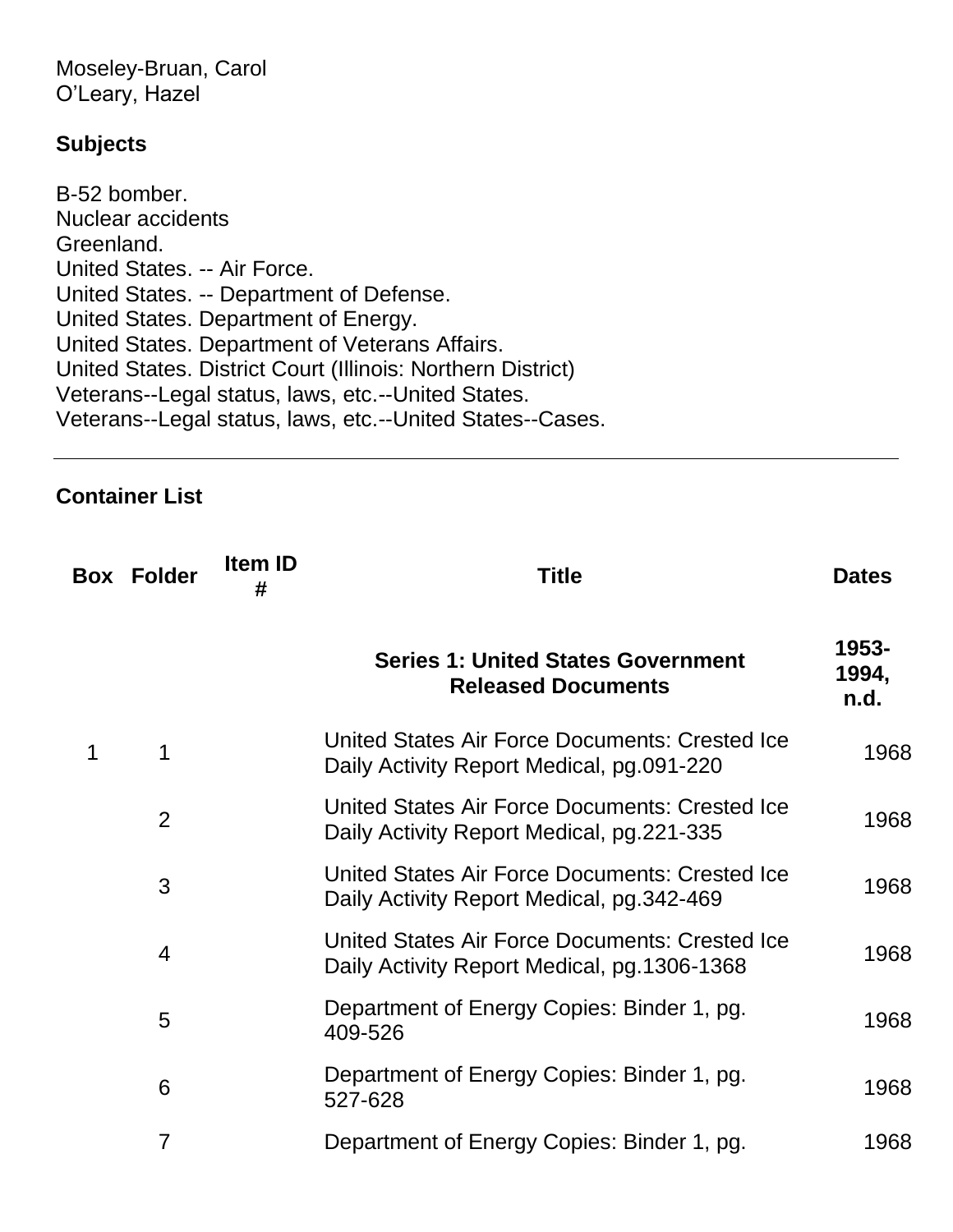629-776

|   | 8              | Department of Energy Copies: Binder 1, pg.<br>777-923                                                     | 1968   |
|---|----------------|-----------------------------------------------------------------------------------------------------------|--------|
| 2 | 1              | Department of Energy Copies: Binder 2, pg.<br>484-637                                                     | 1968   |
|   | $\overline{2}$ | Department of Energy Copies: Binder 2, pg.<br>638-816                                                     | 1968   |
|   | 3              | Department of Energy Copies: Binder 2, pg.<br>818-947                                                     | 1968   |
|   | 4              | Department of Energy Copies: Binder 2, pg.<br>948-1060                                                    | 1968   |
|   | 5              | Department of Energy Copies: Binder 3, pg.<br>924-1048                                                    | 1968   |
|   | 6              | Department of Energy Copies: Binder 3, pg.<br>1049-1170                                                   |        |
|   | 7              | Department of Energy Copies: Binder 3, pg.<br>1171-1338                                                   | 1968   |
| 3 | 1              | <b>Binder: Thule, Greenland Documents -</b><br>Department of Energy, Las Vegas, Nevada;<br>Cover Page-116 | Sep-94 |
|   | $\overline{2}$ | <b>Binder: Thule, Greenland Documents -</b><br>Department of Energy, Las Vegas, Nevada; pg.<br>117-230    | Sep-94 |
|   | 3              | <b>Binder: Thule, Greenland Documents -</b><br>Department of Energy, Las Vegas, Nevada; pg.<br>231-350    | Sep-94 |
|   | 4              | <b>Binder: Thule, Greenland Documents -</b><br>Department of Energy, Las Vegas, Nevada; pg.<br>351-408    | Sep-94 |
|   | 5              | Annex 1: Disaster Control Report - Scientific<br><b>Advisory Group General</b>                            | n.d.   |
|   | 6              | Annex 1, Appendix III: Disaster Control Report -<br><b>Scientific Advisory Group</b>                      | n.d.   |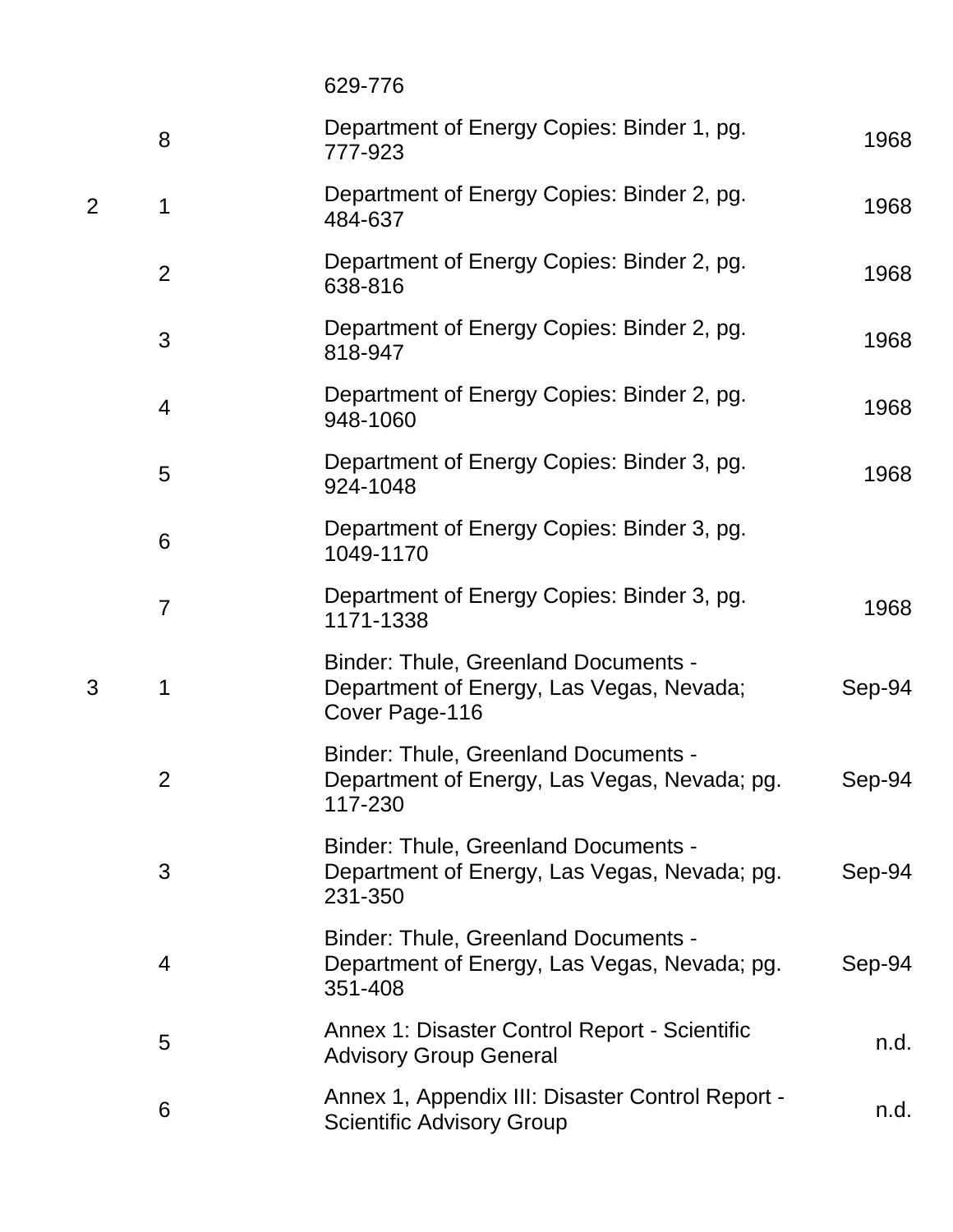| $\overline{7}$ | Annex 1, Appendix IV: Disaster Control Report -<br><b>Scientific Papers</b>                                                | n.d.                          |
|----------------|----------------------------------------------------------------------------------------------------------------------------|-------------------------------|
| 8              | Annex, Appendix IV, Tab 13: Disaster Control<br>Report - Scientific Papers, Fidler Detector<br>Information                 | n.d.                          |
| 9              | Annex 1, Appendix IV, Tab 14: Disaster Control<br><b>Report - Survey of Radiation Protection</b>                           | n.d.                          |
| 10             | Annex 1, Appendix IV, Tab 18: Disaster Control<br>Report - Scientific Papers, Mr. Lovell Report on<br>Sandia Livermore Lab | n.d.                          |
| 11             | Annex 1, Appendix IV, Tab 22: Disaster Control<br>Report - Scientific Papers, Dr. Langham Final<br>Report                  | n.d.                          |
| 12             | Annex 1, Appendix V: Scientific Meeting - 18-19<br>March 1968, Washington D.C.                                             | Mar-68                        |
| 13             | Annex B, Appendix 1: Disaster Control Report -<br><b>Radiological Division, Daily Activities</b>                           | n.d.                          |
| 14             | Annex B, Appendix II: Disaster Control Report -<br><b>Radiological Division, Radiac Equipment</b>                          | n.d.                          |
| 15             | Annex B, Appendix III: Disaster Control Report -<br>Initial Radial Survey, 30 Degree Radials                               | $1-Feb-68$                    |
| 16             | Annex B, Appendix IV: Disaster Control Report -<br>Radial Survey 2, 15 Degree Radials                                      | 2-Feb-68                      |
| 17             | Annex B, Appendix V: Disaster Control Report -<br><b>Grid Plot</b>                                                         | $14$ -Feb-<br>68              |
| 1              | Annex B, Appendix VII: Comparison Data of<br><b>Grid Plots</b>                                                             | $14$ -Feb &<br>15- Mar-<br>68 |
| 2              | Annex B, Appendix VII: Disaster Control Report -<br>Radiological Division, Contamination Control                           | n.d.                          |
| 3              | Appendix VI: Final Grid Plot - 50 Foot Intervals                                                                           | $15$ -Mar-<br>68              |
| 4              | Department of Energy - Unclassified<br>Documents: Copies from Binders 2 & 3                                                | 1968                          |

4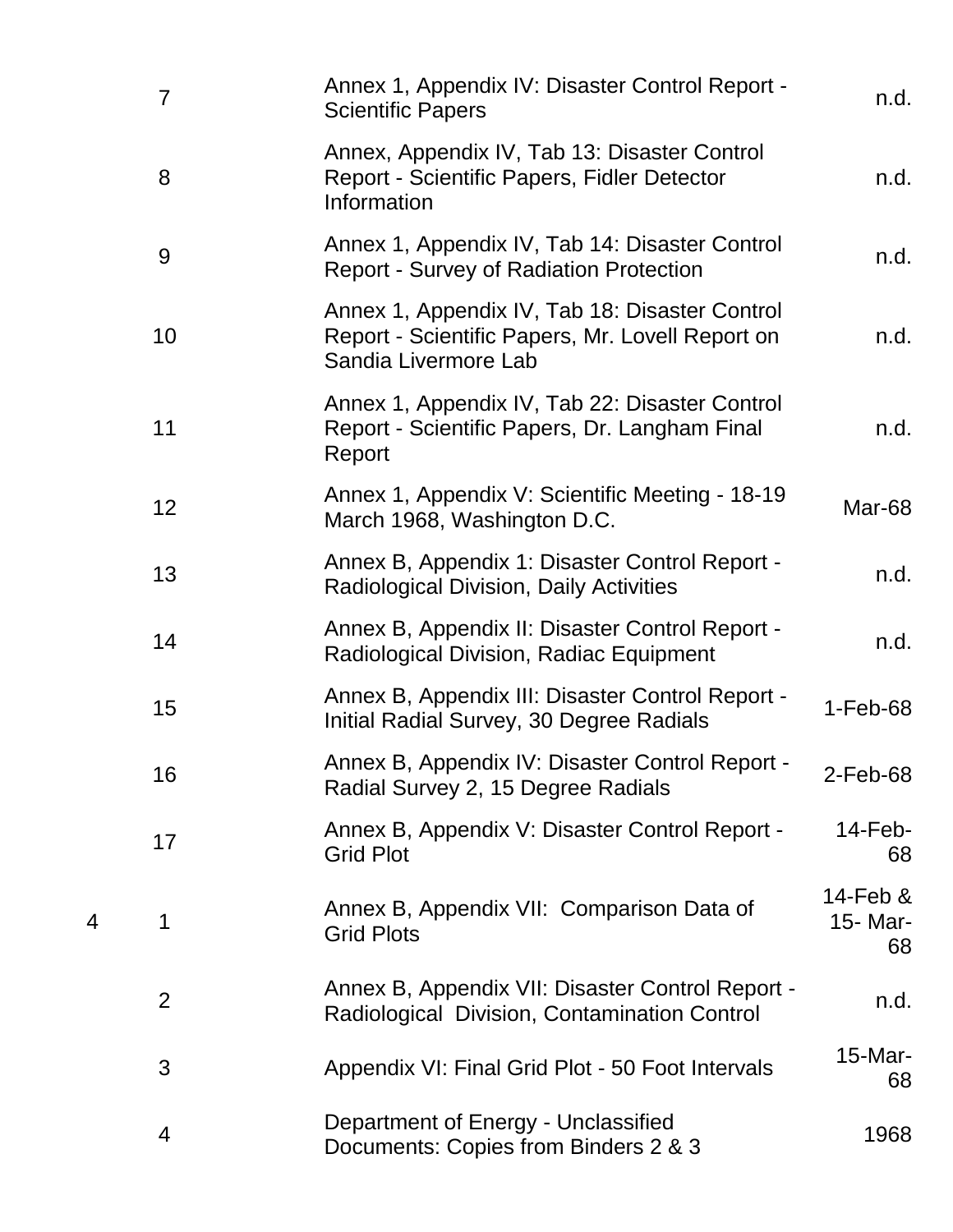| 5  | Department of Energy - Unclassified<br><b>Memorandums &amp; Testimonies</b>                                             | 1968             |
|----|-------------------------------------------------------------------------------------------------------------------------|------------------|
| 6  | Department of Energy - Press Releases and<br><b>Informational Materials</b>                                             | n.d.             |
| 7  | U.S. Response to Denmark's Nine Questions                                                                               | n.d.             |
| 8  | <b>Radiac Equipment Failures</b>                                                                                        | n.d.             |
| 9  | <b>McRaney Report on Radiation Monitoring</b>                                                                           | $31$ -May-<br>88 |
| 10 | Report on Defense Atomic Support Agency<br>participation in Project Crested Ice                                         | n.d.             |
| 11 | <b>Project Crested Ice: The Thule Nuclear</b><br>Accident, Vol. 1 Strategic Air Command<br><b>Historical Study #113</b> | 23-Apr-69        |
| 1  | Some Health Physics Aspects of Nuclear<br>Weapons Incident - W.H. Langham                                               | n.d.             |
| 2  | <b>Radiation Exposure - 1953 Document</b>                                                                               | 1953             |
| 3  | Historical Records of the 4683rd Air Base Group<br>for the Period Ending 31 March 1968                                  | $31$ -Mar-<br>68 |
| 4  | Loose Documents: Crested Ice Daily Activity<br>Report Medical, pg. 090-220                                              | 1968             |
| 5  | Loose Documents: Crested Ice Daily Activity<br>Report Medical, pg. 221-335                                              | 1968             |
| 6  | Loose Documents: Crested Ice Daily Activity<br>Report Medical, pg. 342-413                                              | 1968             |
| 7  | Loose Documents: Crested Ice Daily Activity<br>Report Medical, pg. 484-592                                              | 1968             |
| 8  | Loose Documents: Crested Ice Daily Activity<br>Report Medical, pg.593-697                                               | 1968             |
| 9  | <b>Medical Follow-up Advisory</b>                                                                                       | n.d.             |
| 10 | <b>Loose Documents</b>                                                                                                  | n.d.             |
| 11 | <b>Binder: Vernon Sousa</b>                                                                                             | c. 1990s         |

5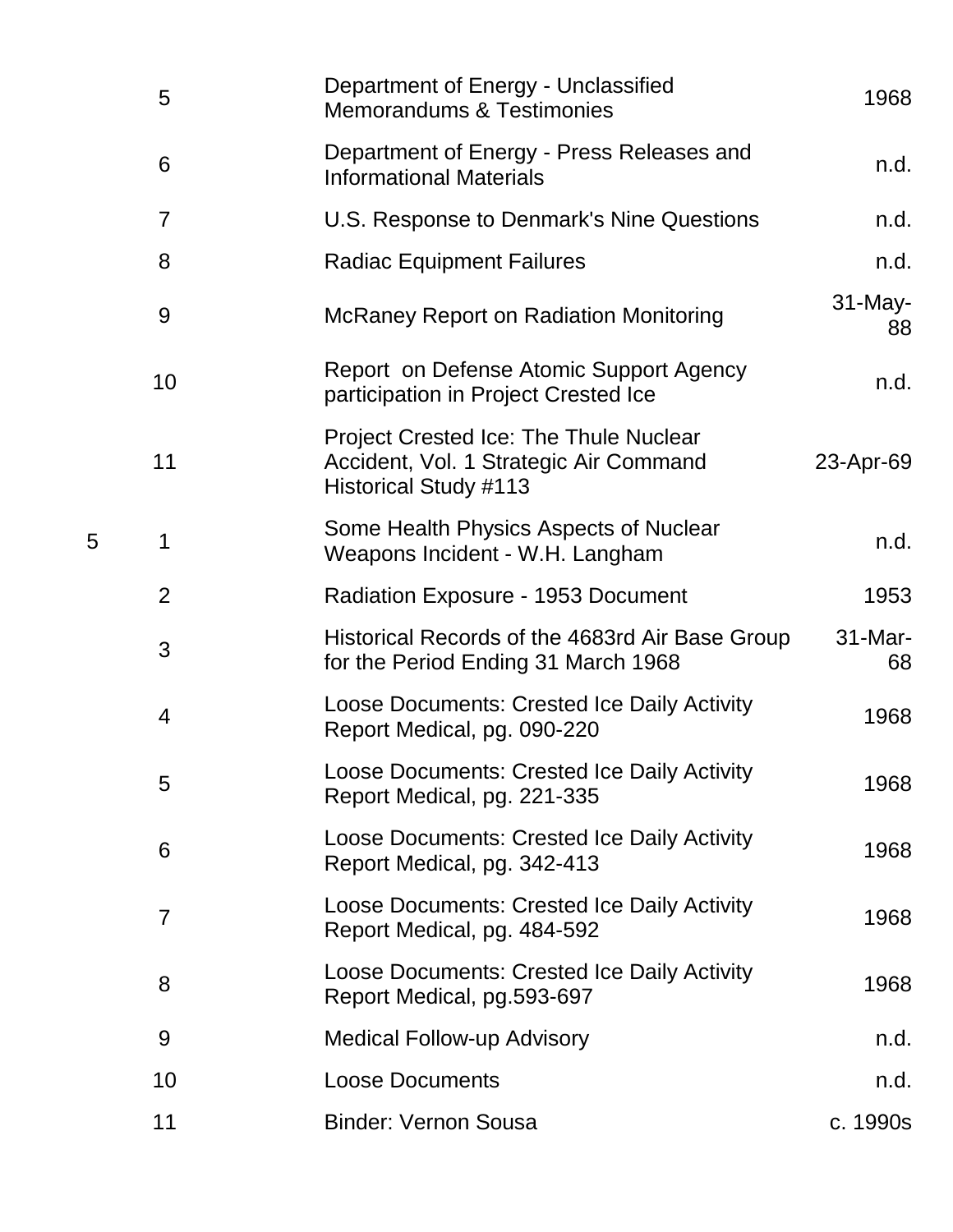|   | 12             | Binder: Vernon Sousa - Microflim FOIA<br>Response 1                        | n.d.                   |
|---|----------------|----------------------------------------------------------------------------|------------------------|
|   | 13             | Binder: Vernon Sousa - Microflim FOIA<br>Response 2                        | n.d.                   |
|   |                | <b>Series 2: Gregory Maas</b>                                              | 1968-<br>2005,<br>n.d. |
| 6 | 1              | <b>Military Correspondence</b>                                             | $14$ -Feb-<br>68       |
|   | $\overline{2}$ | <b>Veterans Affairs Documents (DD214)</b>                                  | 1994-<br>2005, n.d.    |
|   | 3              | Freedom of Information Act Responses                                       | 1994                   |
|   | 4              | Standard Form 171 for Federal Employment and<br><b>Support Materials</b>   | n.d.                   |
|   | 5              | Original Veterans Affairs Claim - Copies, Cover<br>Page-9                  | 1994                   |
|   | 6              | <b>Original Veterans Affairs Claim - Document</b><br>Copies                | n.d.                   |
|   | $\overline{7}$ | Original Veterans Affairs Claim - Copies,<br><b>Appendix Section II-45</b> | n.d.                   |
|   | 8              | <b>Original Veterans Affairs Claim - Document</b><br>Copies                | n.d.                   |
|   | 9              | Original Veterans Affairs Claim - Document<br>Copies                       |                        |
|   | 10             | Original Veterans Affairs Claim - Document<br>Copies                       |                        |
|   | 11             | Original Veterans Affairs Claim - Re-opened by<br><b>American Legion</b>   | 2005                   |
|   | 12             | Veterans Affairs Correspondence and<br><b>Informational Material</b>       | 1995, n.d.             |
|   | 13             | <b>SAT-1 Television</b>                                                    | n.d.                   |
|   | 14             | Documents on Starting a Small Business                                     | n.d.                   |
|   |                |                                                                            |                        |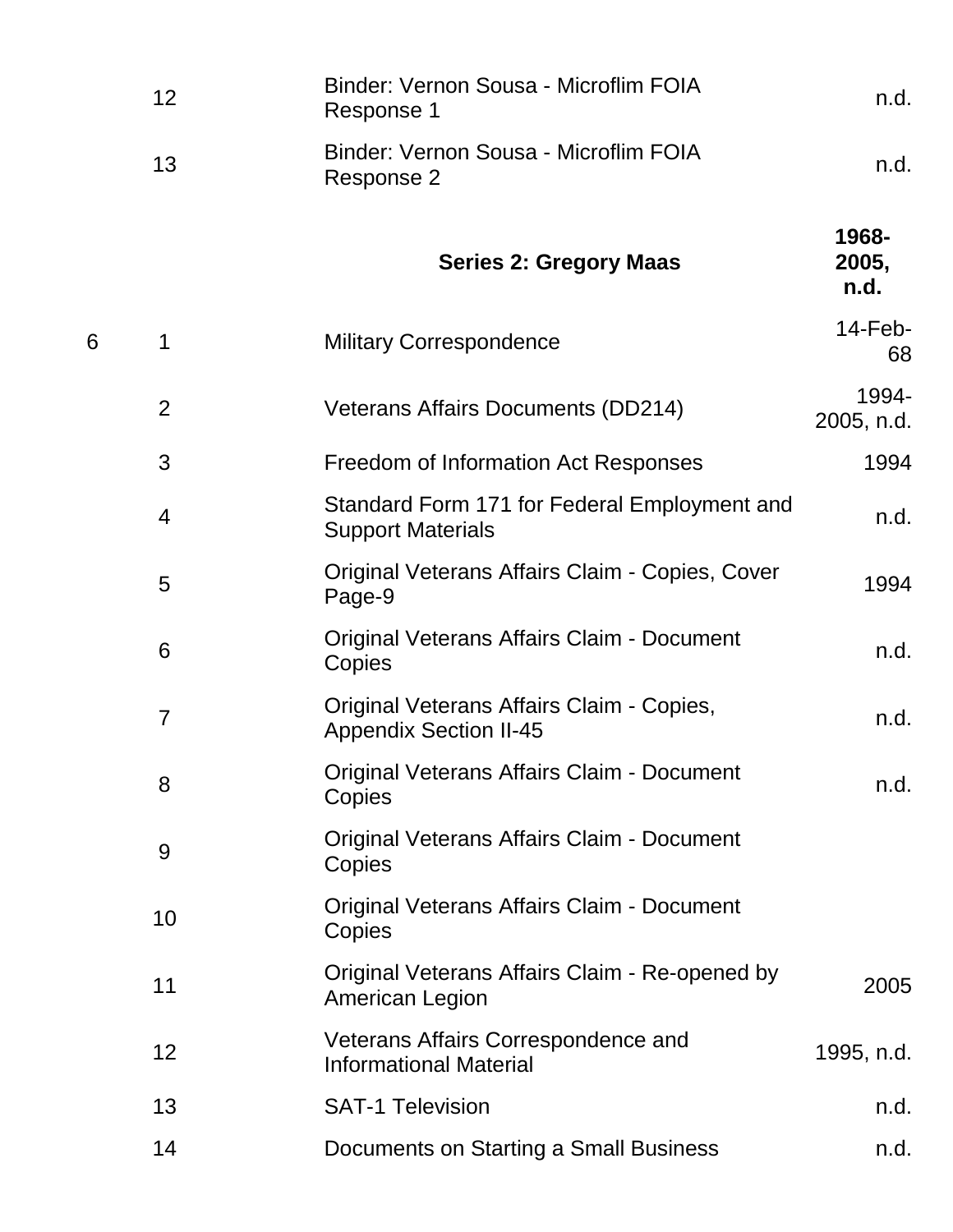|   |                 | Series 3: Gregory Maas et al vs. United<br><b>States Air Force and United States</b><br><b>Department of Defense</b> | 1987-<br>2001,<br>n.d. |
|---|-----------------|----------------------------------------------------------------------------------------------------------------------|------------------------|
|   |                 | Subseries 3.1: Research Materials and<br>Correspondence                                                              | 1987-<br>2001, n.d.    |
| 7 | 1               | <b>Research Documents</b>                                                                                            | 1987-<br>1995, n.d.    |
|   | $\overline{2}$  | <b>Trial Briefs</b>                                                                                                  | 1994 &<br>1996         |
|   | 3               | Correspondence                                                                                                       | 1994-<br>2001          |
|   | 4               | Veterans Affairs Case: Stanley Nielsen                                                                               | 1987-<br>1995          |
|   | 5               | Advisory Committee on Human Radiation<br><b>Experiments</b>                                                          | 1994                   |
|   | 6               | Jan's Letter to Paralyzed Veterans of America                                                                        | 1995                   |
|   | 7               | Photographs                                                                                                          | n.d.                   |
|   | 8               | <b>Negatives</b>                                                                                                     | n.d.                   |
|   | 9               | <b>Miscellaneous</b>                                                                                                 | n.d.                   |
|   |                 | <b>Subseries 3.2: Medical Records</b>                                                                                | 1993-<br>1994          |
|   | 10              | <b>Request for Gregory Maas Medical Records</b>                                                                      | 1993-<br>1994          |
|   | 11              | Medical Records requested by Cogan &<br>McNabola, P.C.                                                               | 1994                   |
|   | 12 <sup>2</sup> | <b>Medical Records for Gregory Maas</b>                                                                              | 1994                   |

13 Miscellaneous **n.d.**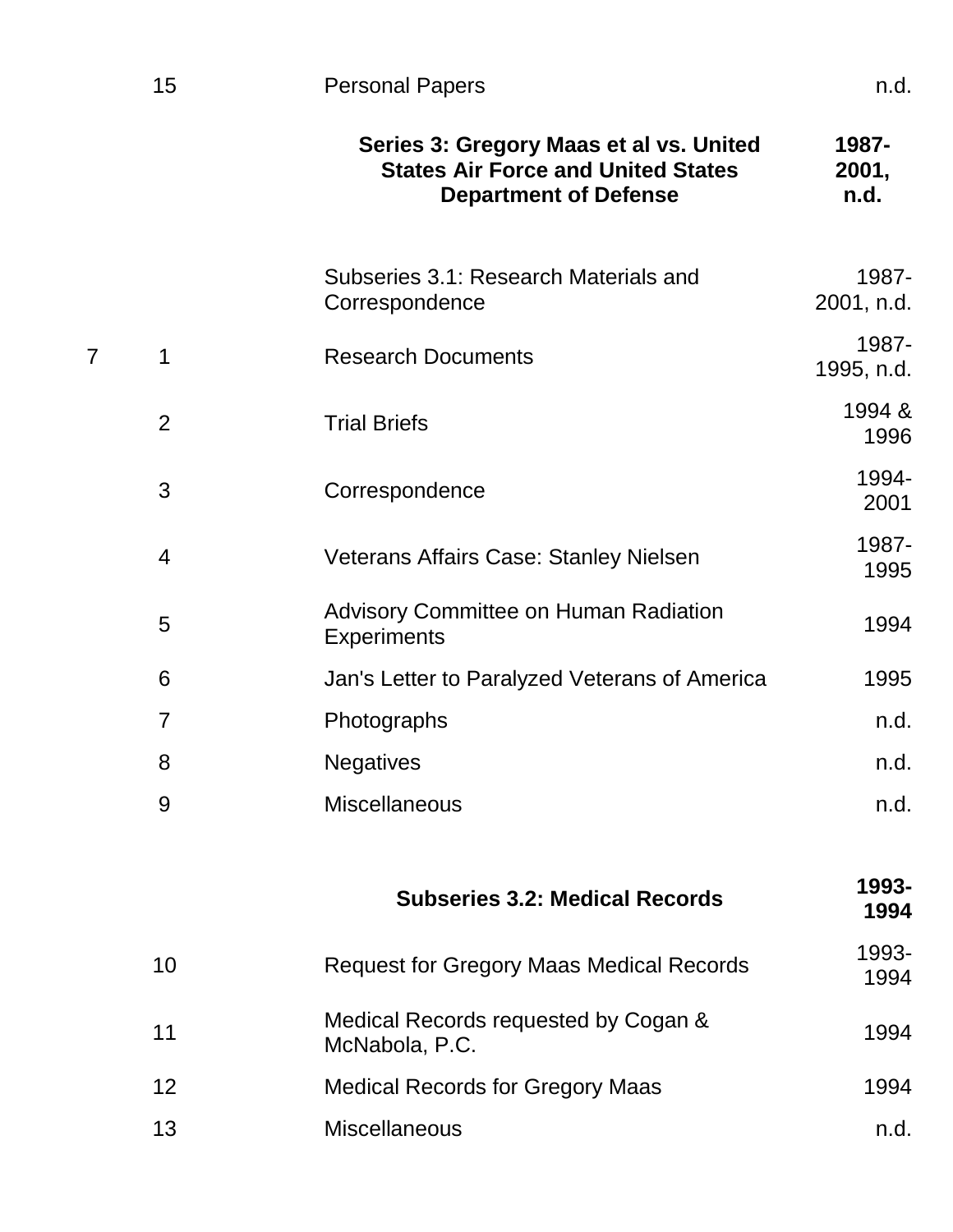|   |                | <b>Series 4: National Association of Atomic</b><br><b>Veterans</b>            | 1993-<br>2002,<br>n.d. |
|---|----------------|-------------------------------------------------------------------------------|------------------------|
| 8 | 1              | <b>Newsletters</b>                                                            | 1993-<br>1997          |
|   | $\overline{2}$ | <b>Newsletters</b>                                                            | 1997-<br>2001          |
|   | 3              | Documents pertaining to Greg Maas                                             | 1994                   |
|   | 4              | <b>Collected Reports</b>                                                      | 1990-<br>2002, n.d.    |
|   | 5              | Organizational Information                                                    | 1995, n.d.             |
|   | 6              | Correspondence                                                                | 1994-<br>1995          |
|   | $\overline{7}$ | Correspondence                                                                | 1996-<br>2001, n.d.    |
|   | 8              | <b>American Legion</b>                                                        | 1993-<br>1994, n.d.    |
|   | 9              | Greg Maas personal notes on National<br><b>Association of Atomic Veterans</b> | n.d.                   |
|   |                | <b>Series 5: International Crested Ice Coalition</b>                          | 1963-<br>1998,<br>n.d. |
|   |                | Subseries 5.1: Correspondence, Newsletters,<br>Notes, and Collected Materials | 1963-<br>1998, n.d.    |
| 9 | 1              | <b>Maas family newsletters</b>                                                | 1994-<br>1995, n.d.    |
|   | $\overline{2}$ | Collected military documents                                                  | n.d.                   |
|   | 3              | "Thule Log" - Journal, January-February                                       | 1994                   |
|   | 4              | Newspaper List                                                                | n.d.                   |
|   | 5              | Correspondence to Maas or International                                       | 1985-                  |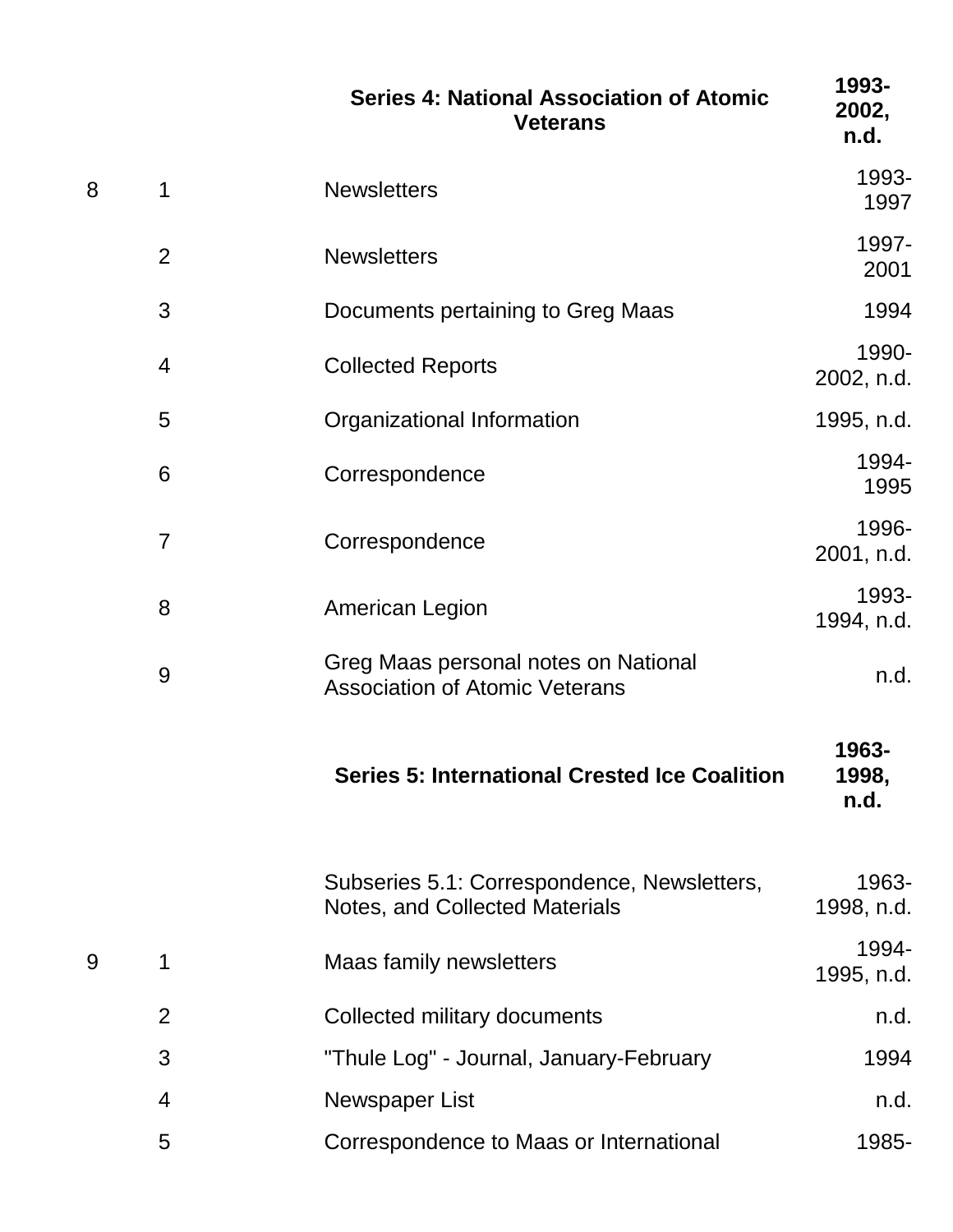|    | <b>Crested Ice Coalition</b>                | 1998, n.d.          |
|----|---------------------------------------------|---------------------|
| 6  | Correspondence from Maas                    | 1994-<br>1995, n.d. |
|    | Correspondence - Government Representatives | 1994-<br>1995       |
| 8  | <b>Emails</b>                               | 1999                |
| 9  | <b>Printed Materials</b>                    | 1988-<br>1998, n.d. |
| 10 | <b>Personal Notes</b>                       | n.d.                |
| 11 | <b>Thule Patch Drawings</b>                 | n.d.                |
| 12 | Photographs - Thule, Greenland              | 1963                |
| 13 | <b>Photographs - Military Site</b>          | 1963                |
| 14 | <b>Miscellaneous</b>                        | n.d.                |
|    |                                             |                     |

|    |                | <b>Subseries 5.2: Sally Schnell</b>           | 1968-<br>1997,<br>n.d. |
|----|----------------|-----------------------------------------------|------------------------|
| 10 | 1              | Correspondence                                | 1994-<br>1997, n.d.    |
|    | $\overline{2}$ | Documents on Aaskov et al v. Aldridge et al   | 1971-<br>1988          |
|    | 3              | Documents on Aaskov et al v. Aldridge et al   | 1988-<br>1993, n.d.    |
|    | $\overline{4}$ | Aaskov et al v. Aldridge et al - Trial Briefs | 1988                   |
|    | 5              | <b>Dutch Press Releases</b>                   | 1995                   |
|    | 6              | Dutch and American Governmental Documents     | 1968-<br>1995          |
|    | $\overline{7}$ | Dutch and American Governmental Documents     | n.d.                   |
|    | 8              | <b>Dutch Health Ministry Documents</b>        | 1995                   |
|    | 9              | <b>Newspaper Clippings</b>                    | 1991-<br>1996, n.d.    |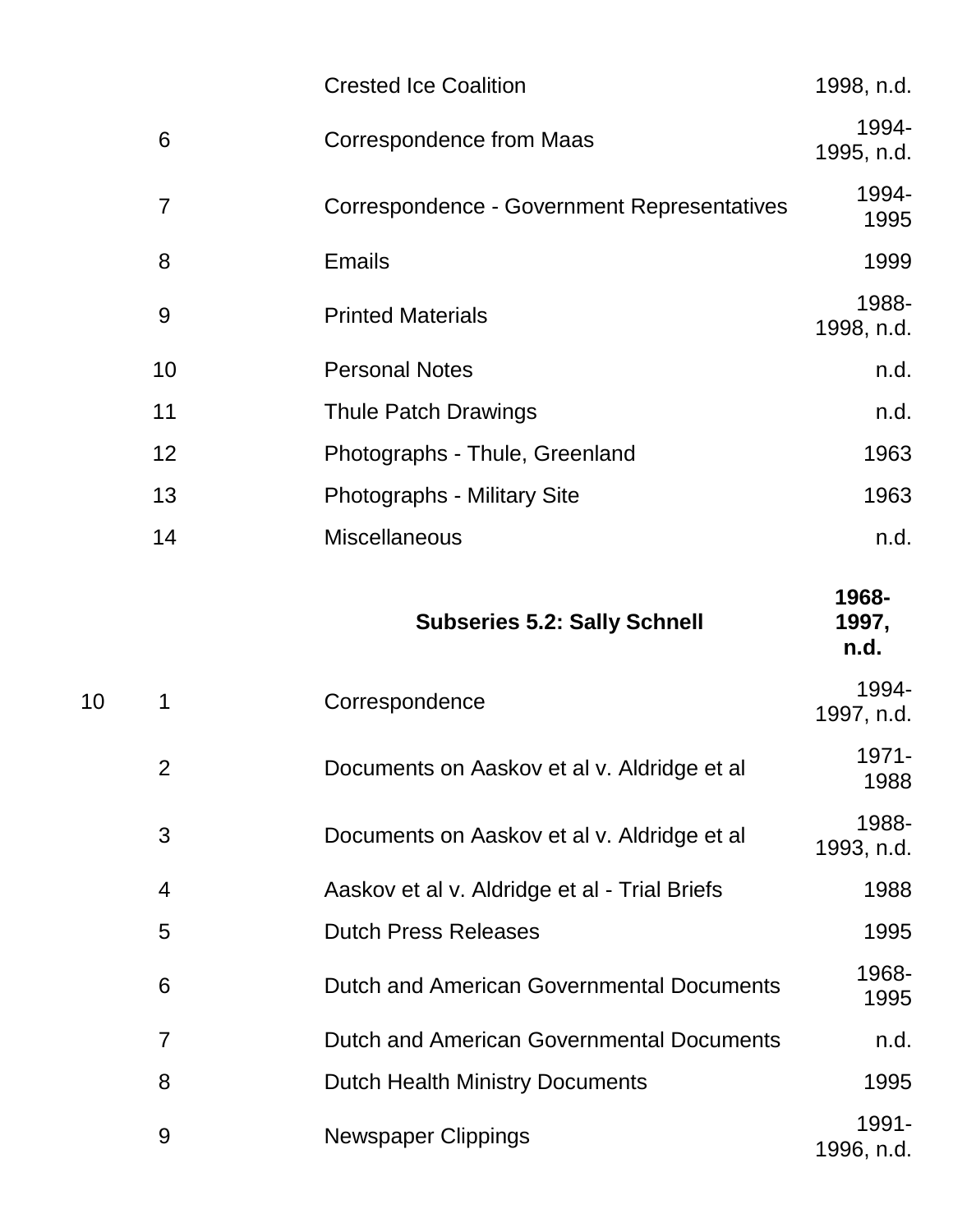|    |                | <b>Series 6: Correspondence and Forwarded</b><br><b>Information</b> | 1977-<br>1997,<br>n.d. |
|----|----------------|---------------------------------------------------------------------|------------------------|
| 11 | 1              | Jeffery Carswell - Thule Radiation Victims<br>Association           | 1994-<br>1997, n.d.    |
|    | $\overline{2}$ | Luis Gutierrez                                                      | 1994-<br>1995          |
|    | 3              | <b>Anna Guyette</b>                                                 | 1994-<br>1995, n.d.    |
|    | $\overline{4}$ | Correspondence to Gregory Maas                                      | 1977-<br>1995          |
|    | 5              | <b>Correspondence from Gregory Maas</b>                             | 1995-<br>1996, n.d.    |
|    | 6              | <b>Richard Sciaraffa</b>                                            | 1994, n.d.             |
|    | $\overline{7}$ | <b>Printed Materials from Richard Sciaraffa</b>                     | 1994, n.d.             |
|    | 8              | Michael Thomas - Veterans Rights Coalition                          | 1989-<br>1996          |
|    | 9              | John Gofman                                                         | 1994-<br>1995          |
|    | 10             | <b>Dose Evaluation Report</b>                                       | 2003                   |
|    | 11             | <b>Third Parties</b>                                                | 1994-<br>1995          |
|    |                | <b>Series 7: Printed Materials</b>                                  | 1968-<br>1999,<br>n.d. |
| 12 | 1              | Science Applications International Corp (SAIC)<br><b>Directory</b>  | 1987-<br>1993, n.d.    |
|    | $\overline{2}$ | <b>Reports Mycosis Fungoides</b>                                    | 1993                   |
|    | 3              | Excerpts from GreenPeace "Book of the Nuclear<br>Age"               | n.d.                   |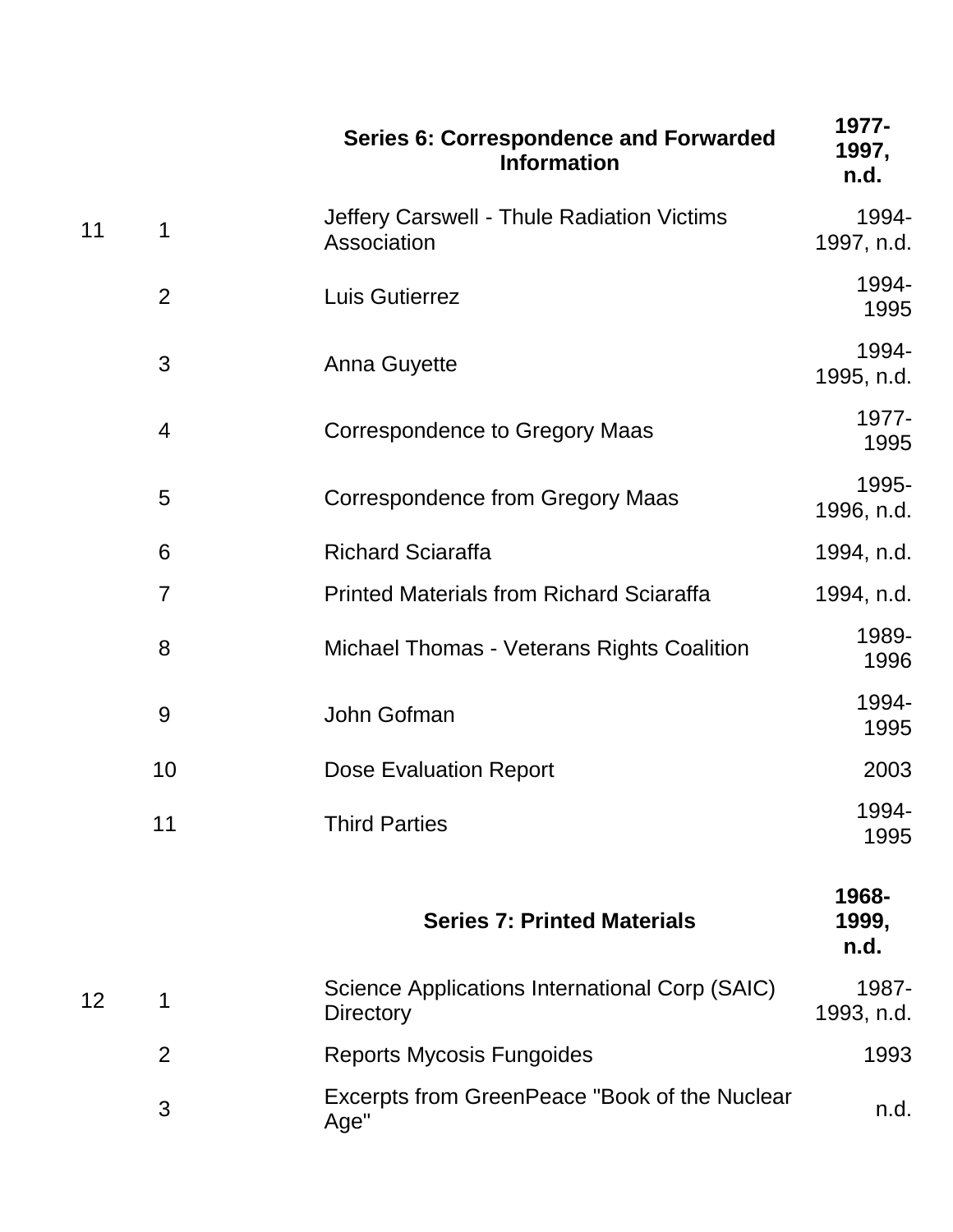|    | $\overline{4}$ | Excerpts from " The Hidden Cost of Deterrence"<br>- Shaun Gregory              | 1990                |
|----|----------------|--------------------------------------------------------------------------------|---------------------|
|    | 5              | Excerpts from "World Armaments and<br>Disarmaments: SIPRI Yearbook"            | 1982 &<br>1997      |
|    | 6              | Copy of "Atomic Bombing Testing and the<br>Warner Amendment" - Warner Fletcher | n.d.                |
|    | $\overline{7}$ | <b>Argonne National Laboratory East: Radiation</b><br><b>Worker Training I</b> | 1992                |
|    | 8              | "USAF Nuclear Safety" Report (2 Copies)                                        | 1970                |
|    | 9              | Excerpt "Guide to Military Installations, 2nd Ed."<br><b>SGM Dan Cragg</b>     | n.d.                |
|    | 10             | <b>Americans with Disabilities Act</b>                                         | 1992                |
|    | 11             | <b>Americans with Disabilities Act - Resource</b><br><b>Directory</b>          | 1992                |
|    | 12             | <b>Copies of Printed Materials</b>                                             | 1981-<br>1992, n.d. |
| 13 | 1              | Copies of 1968 Newspaper Articles                                              | 1968                |
|    | $\overline{2}$ | Newspaper Article Clippings and Copies                                         | 1968-<br>1995, n.d  |
|    | 3              | Dutch Newspaper Article Clippings                                              | 1997-<br>1999       |
|    | $\overline{4}$ | Newsletter by John Gofman and the Committee<br>for Nuclear Responsibility      | 1982-<br>1994       |
|    |                | <b>Series 8: Miscellaneous</b>                                                 | n.d.                |
|    | 5              | Flight map over Canada                                                         | n.d.                |
|    | 6              | <b>List of Military Abbreviations</b>                                          | n.d.                |
|    |                |                                                                                |                     |